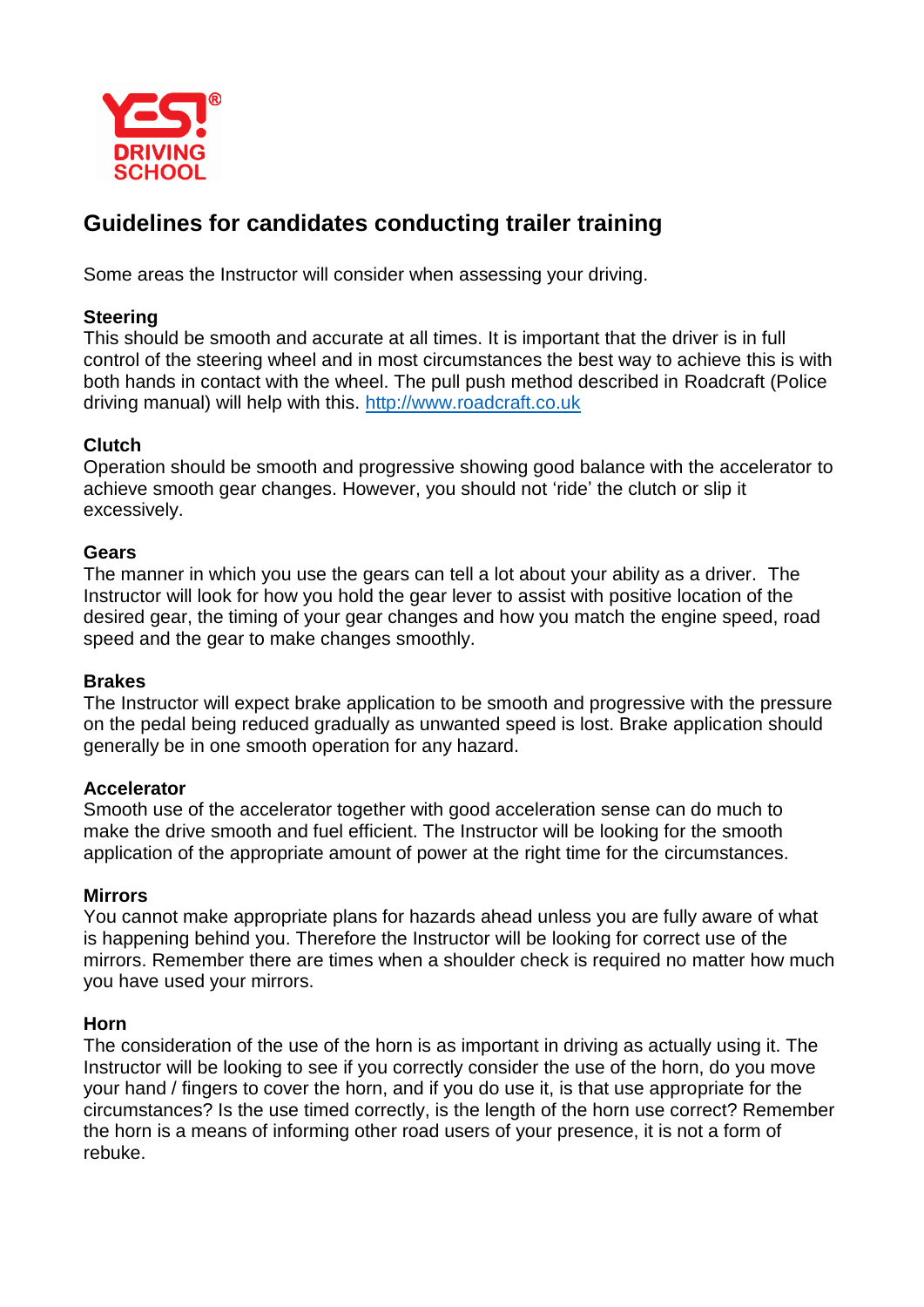# **Visibility**

Ensure all windows and mirrors are clear and allow you the view intended by the vehicle manufacturer. Make full use of demisting facilities and fresh air flow by opening a window as required, remember air conditioning systems can also assist in demisting windows and keeping them that way. Any stickers etc should not obstruct your view through the windows and ensure that the area swept by the windscreen wipers is not obstructed.

# **Moving off and stopping**

Whenever you move off or stop you must ensure it is safe to do so and your actions should be smooth and precise. Remember when you initially move off this will be the first impression the instructor has of your driving. Make it a good one. Before moving off it is vital you conduct 'all round' observation, including mirrors and blind spot checks, then signal as appropriate. Similarly, when you intend to stop, ensure you check mirrors and signal your intention if appropriate remembering to brake smoothly. If this is the conclusion of your assessment it is the last impression you give the instructor, so make it a good one.

# **Use of the System - Roadcraft**

The instructor will discuss this with you to see how well you understand and apply the phases of The System, are they well timed and appropriate, do you go back to an appropriate earlier phase if circumstances change on the approach to a hazard? Do you consistently take, use and give information throughout your application of The System?

# **Positioning**

If you are to take in all the information available at any time, then you need to position the unit appropriately. This applies equally to roads subject to lower speed restrictions (30, 40 and 50) as it does to roads subject to the national speed limit. Consider on the approach to a hazard whether your position provides you with the best view whilst retaining appropriate safety margins? Remember you can assist other road users by making sure they can see you as well. However never sacrifice safety for view. If moving to a position to obtain what you consider to be the best view would place you in actual or potential danger, then do not do it!

# **Cornering**

You must always be able to stop on your own side of the road in the distance you can see to be clear. The Instructor will look at the line you take on the approach and through the corner, did it give you the best view with appropriate safety margins, was your speed of approach correct and were you in the right gear? You will be expected to control the unit smoothly and accurately maintaining stability through correct use of the controls and good observation and planning.

## **Signals**

Signals are the primary way you give information to other road users about your intentions. They must be given correctly and at the right time to avoid confusion. Give them only when they will benefit another road user and remember they indicate your intention, not what you are already doing. Remember giving a signal does not give you the right to conduct the manoeuvre.

## **Reaction to signs, markings and hazards**

As a trailer driver you need to be able to recognise and react to road signs, markings and hazards in good time. In this way you give yourself time to react and form a driving plan. The Instructor will be looking for evidence of this in the timing and manner of response to the various signs and hazards that you come across.